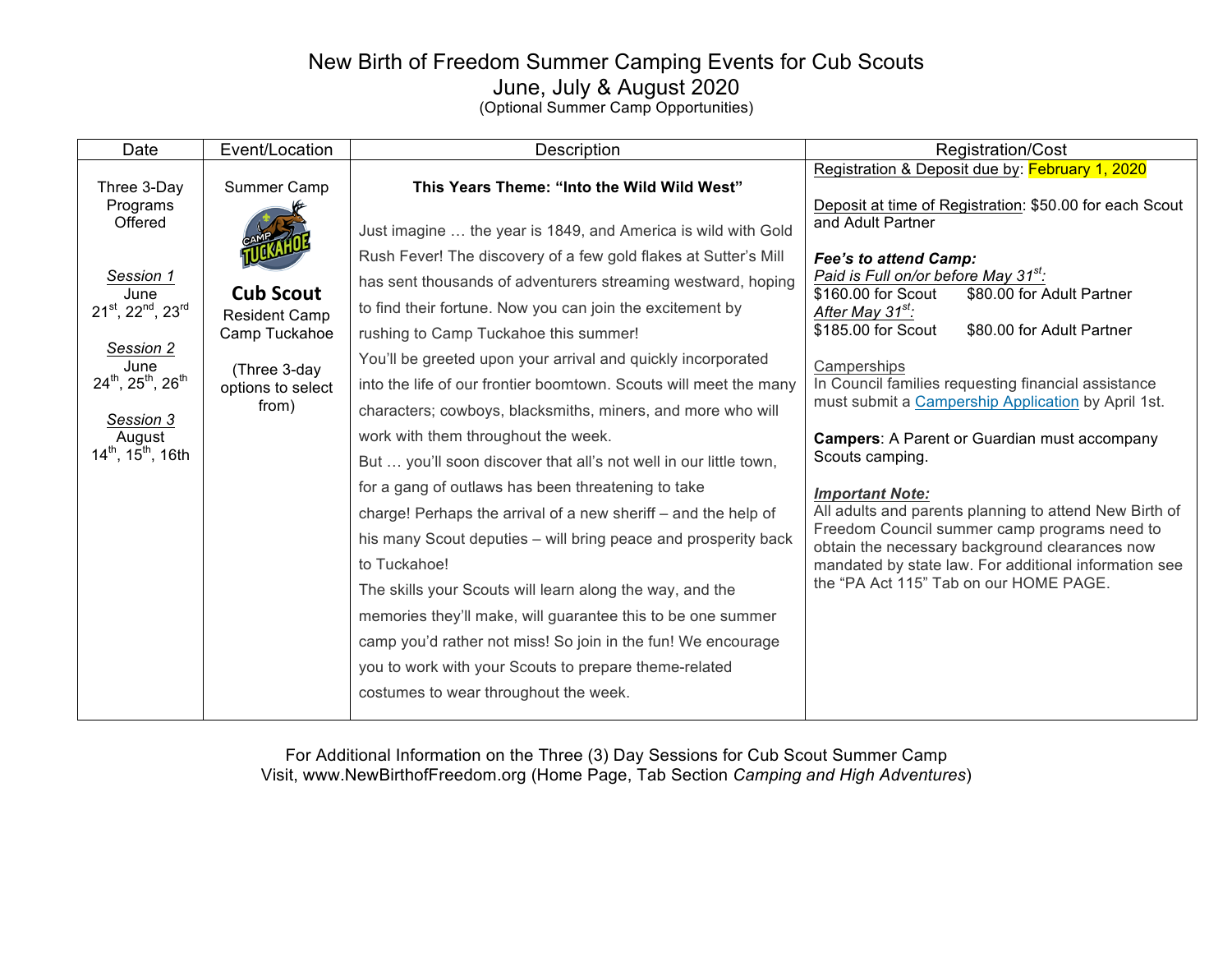## New Birth of Freedom Summer Camping Events for Webelos Scouts June, July & August 2020 (Optional Summer Camp Opportunities)

| Date                                                                                                                                                                                | Event/Location                                                                                                                        | Description                                                                                                                                                                                                                                                                                                                                                                                                                                                                                                                                                                                                                                                                                                                                                                                                                                                                                                                                                                                                                                                                                                                                                      | Registration/Cost                                                                                                                                                                                                                                                                                                                                                                                                                                                                                                                                                                                                                                                                                                                                                                                                                              |
|-------------------------------------------------------------------------------------------------------------------------------------------------------------------------------------|---------------------------------------------------------------------------------------------------------------------------------------|------------------------------------------------------------------------------------------------------------------------------------------------------------------------------------------------------------------------------------------------------------------------------------------------------------------------------------------------------------------------------------------------------------------------------------------------------------------------------------------------------------------------------------------------------------------------------------------------------------------------------------------------------------------------------------------------------------------------------------------------------------------------------------------------------------------------------------------------------------------------------------------------------------------------------------------------------------------------------------------------------------------------------------------------------------------------------------------------------------------------------------------------------------------|------------------------------------------------------------------------------------------------------------------------------------------------------------------------------------------------------------------------------------------------------------------------------------------------------------------------------------------------------------------------------------------------------------------------------------------------------------------------------------------------------------------------------------------------------------------------------------------------------------------------------------------------------------------------------------------------------------------------------------------------------------------------------------------------------------------------------------------------|
| Three 5-Day<br>Sessions<br>Session 1<br>June 28 <sup>th</sup> thru<br>July 2 <sup>nd</sup><br>Session 2<br>August<br>$2^{nd}$ thru $6^{th}$<br>Session 3<br>August<br>$8th$ thru 12 | Summer Camp<br><b>Webelos</b><br><b>Scouts</b><br><b>Resident Camp</b><br>Camp Tuckahoe<br>(Three 5-day<br>options to select<br>from) | What will Webelos Scouts Do?<br>Archery w BB Shooting w Boating & Fishing w Handicraft w<br>Nature w Science Discovery w Scoutcraft w Swimming w<br>Camp-wide Events & Games w A Cub Scout's World Additional<br>Programs<br><b>Cub World Overnight Excursion</b><br>While your campsite will serve as "home base" during your stay<br>at Tuckahoe, every pack can schedule an overnight excursion<br>to sleep in one of our Cub World theme areas. Reservations for<br>"Theme Areas" will be honored in the order they are received<br>until all spaces are full, so don't wait until the last minute to<br>stake your claim!<br><b>Family Night Barbecue</b><br>What better way to conclude your stay at Tuckahoe than to<br>host your family and friends for a little taste of the camping<br>experience? Guests may arrive between 5:00 pm and 6:00<br>pm on the final day of each session and, for a small charge,<br>join us for dinner. Guests may even plan to stay for the<br>closing campfire show! (Please purchase your BBQ Tickets<br>at the Trading Post. BBQ Ticket Prices are: \$5 for Youth, \$7<br>for Adult, and youth under 5 eat for free!) | Registration & Deposit due by:<br>February 1, 2020<br>Deposit at time of Registration:<br>\$60.00 for each Scout and Adult Partner<br>Cost to attend Summer Camp:<br>Paid is Full on/or before May 31 <sup>st</sup> :<br>\$305.00 for Scout<br>\$140.00 for Adult Partner<br>After May 31 <sup>st</sup> :<br>\$330.00 for Scout<br>\$140.00 for Adult Partner<br>Camperships<br>In Council families requesting financial assistance<br>must submit a Campership Application by April 1st.<br><b>Campers:</b> A Parent or Guardian must accompany<br>Scouts camping.<br><b>Important Note:</b><br>All adults and parents planning to attend New Birth of<br>Freedom Council summer camp programs need to<br>obtain background clearances now mandated by state<br>law. For additional information see the "PA Act 115"<br>Tab on our HOME PAGE. |
|                                                                                                                                                                                     |                                                                                                                                       |                                                                                                                                                                                                                                                                                                                                                                                                                                                                                                                                                                                                                                                                                                                                                                                                                                                                                                                                                                                                                                                                                                                                                                  |                                                                                                                                                                                                                                                                                                                                                                                                                                                                                                                                                                                                                                                                                                                                                                                                                                                |

For Additional Information on the Three 5 Day Sessions for Cub Scout Summer Camp Visit, www.NewBirthofFreedom.org (Home Page, Tab Section *Camping and High Adventures*)